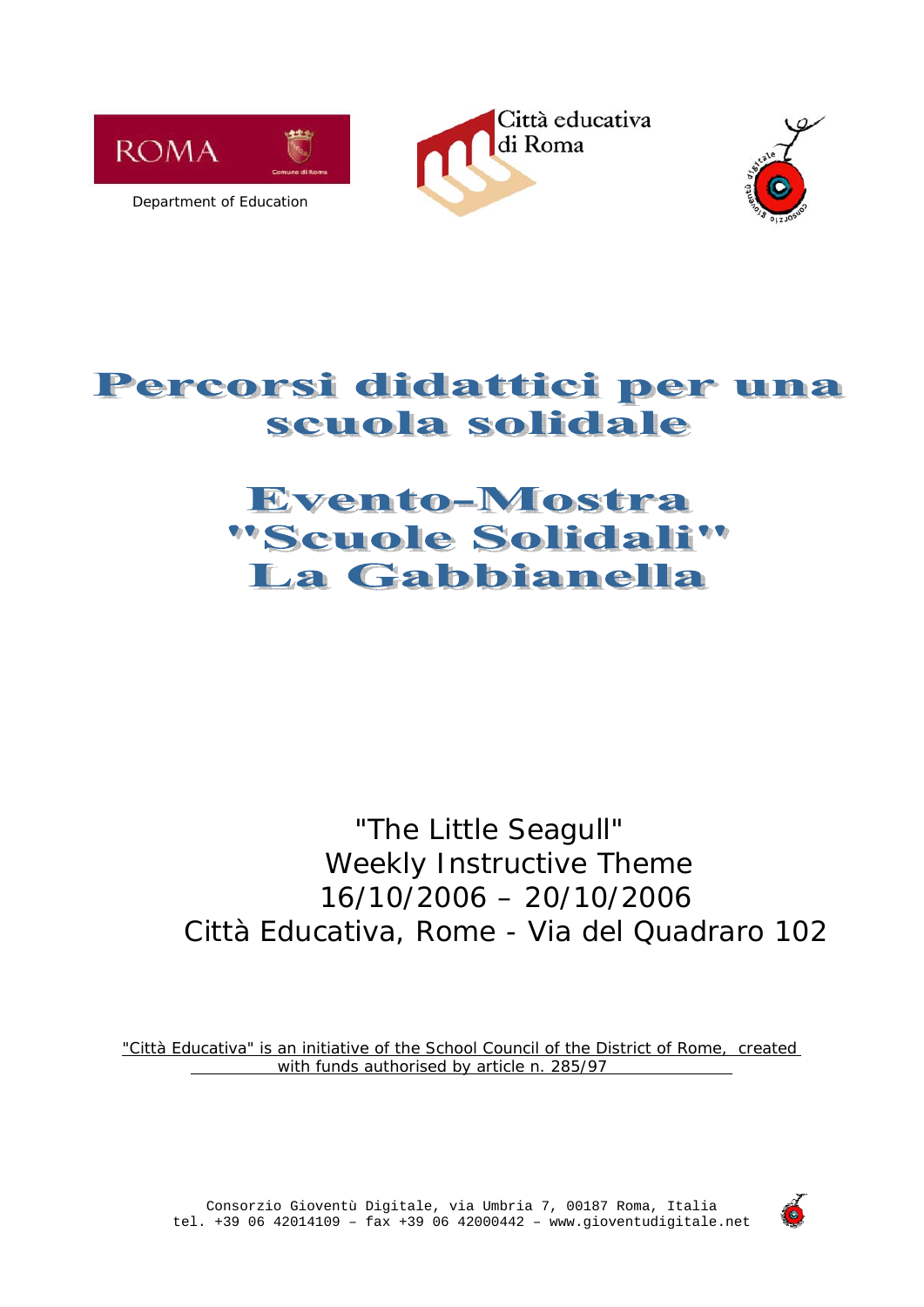#### *What is the "Città Educativa"?*

*The "Città Educativa", promoted by Rome's Department of Education, was created with the aim of becomming a foundation in quality teaching for Rome's city schools, while also fostering their public image through the use of multimedia and information technology.* 

#### *"Weekly Themes"*

*This second edition of the "Weekly Themes" project was organised mainly by the Digital Youth Consortium. This 12-week cycle will span the entire scholastic year, instructing participants in best practices for using and applying the latest information and communication technology to scholastic instruction. Each week will deal with a specific theme, on which an instructive training session will be based involving students, instructors and the entire scholastic community. Additionally, educational multimedia will be created and later published in the "Città Educativa" multimedia archive to be widely distributed at all local schools, potentially on an international scale.* 

*This second edition of "Weekly Themes" saw the number of participants nearly double compared to the first edition: almost 10 thousand students, institutional representatives, teachers and other education professionals took part in this rewarding programme promoted by the Digital Youth Consortium.* 

#### *Promoting Education for the 21st Century*

*"Weekly Themes" is part of an ever-growing initiative to both reform and renovate the conventional ways in which school is perceived and taught. With the emergence of information technology, traditional approaches to "passive" learning (applied to most Italian schools), are becoming less and less relevant in preparing the "citizens of tomorrow", immersed in a rapidly chaning world characterised by a maelstrom of challenges & hurdles no longer avoidable...*

*More than ever, today's schools must take on the role as INTERMEDIARY between current socio-economic realities and the issues/hurdles they pose, such as:* 

- *Equal opportunities for both men and women by 2005 and universal basic education by 2015;*
- • *Education to promote social tolerance;*
- *Education to promote democracy, peace and social unity;*
- *Development of students' entrepreneurial, self-critical and problem-solving ablities;*
- *Preparing students for a society centred on knowledge and information;*
- *Innovative teaching methods that take into account the change in the relationship between student and teacher;*
- *Alphabetisation / description of all information and/or communication technology;*

*Accordingly, the aim of "Weekly Themes" is to favour and concretely stimulate innovation in Rome's classrooms through the latest teaching methods, identifying weekly key factors in education for the 21st century and offering a varied, multi-disciplinary approach based on the following: a) Leveraging best practices in Rome's schools b) Collaborative learning; c) implementation of lab activities; d) furthering the development of standard school activities.* 

#### *The first "Weekly Theme" – Instructive Measures*

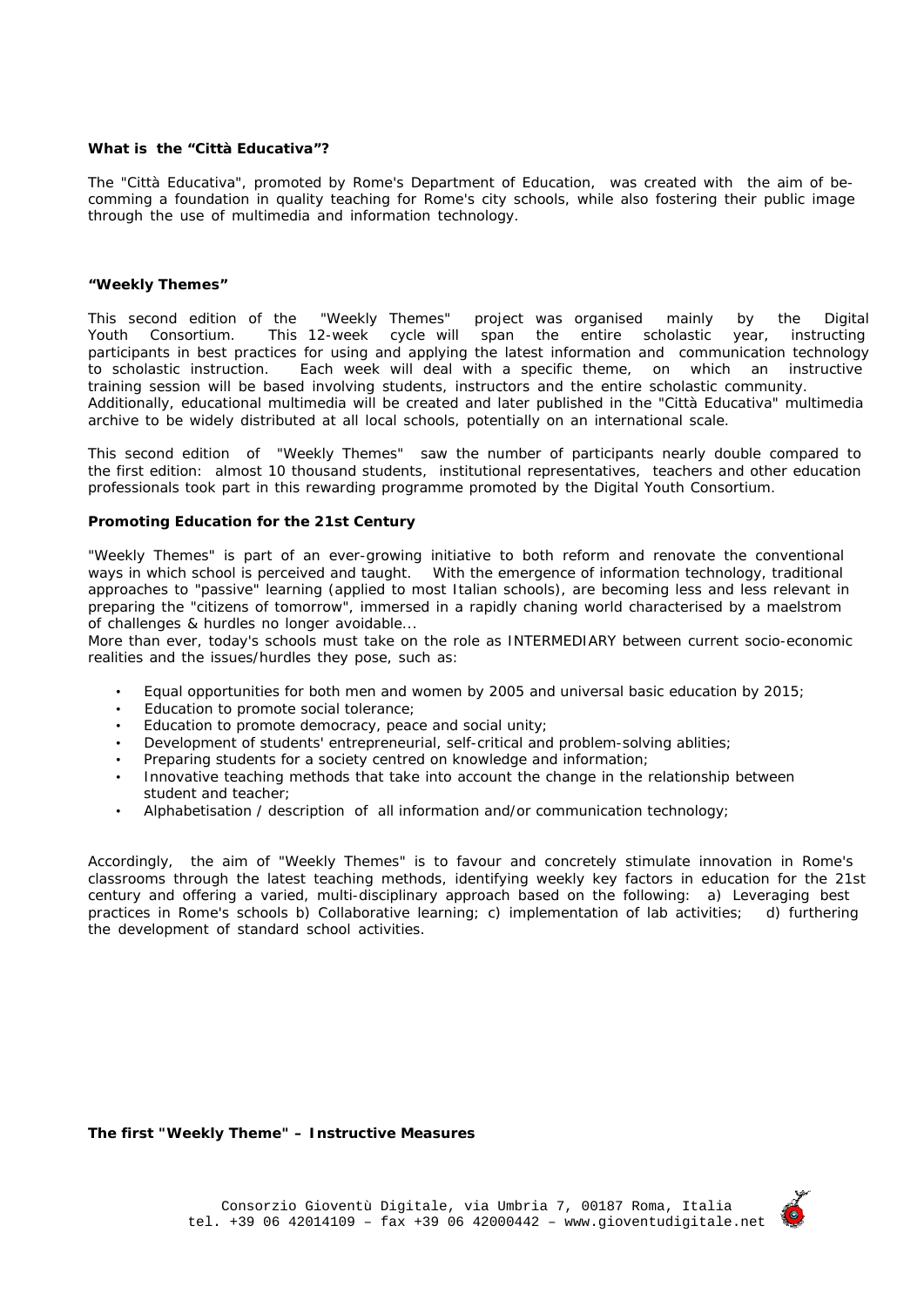*"Treat the earth well: It was not given to you by your parents, It was loaned to you by your children."* 

 *Education in the 21st century poses, among its principle objectives, the creation of a schoolenvironment that prepares its students - citizens of the future - for an ever more "multi" society: multiethnic, multicultural and multi-leveraging. Also esential is diversity education and how to make the most out it as an enriching factor, sure to actively engage our youth and enable them to deal with challanges that grow more and more complex.* 

*We now live in a global society, dominated by instruments of mass media. Nevertheless, one clear paradox is just how little and how inefficiently such tools are used to increase students' cultural tolerance and receptiveness to peace and unity in the world. Data collected from a recent study done by the University of Rome "La Sapienza" are disturbing in that roughly 30 % of youth between the ages of 15 and 18 were found to harbour strong feelings of racism and intollerance; and it is all the more disturbing just how few truly comprehend how many conflicts exist in the world, beyond those covered by mainstream media. Since 1945, war has killed nearly 27 million and has produced another 35 million refugees, 90% of whom are civillians. These alarming statistics are a reflection on the number of political refugees: according to the United Nations, there are roughly 20 million war refugees in the world at present; of these 20 million, 8 million originate from Asia, 4 million from Africa and another 4 million from Europe.*

 *The 1st "Weekly Theme" will attempt to break down in detail some of the excellent uses of new Information & Communication technologies used as tools for cross-cultural development, as well as a means for cooperative / collaborative groupwork. Furthermore, it will serve as an occasion to examine an interactive course made up of colours, ideas and work created by schools that participated in the projects promoted by the "Little Seagull" initiative. On the the last day of the "Weekly Instructive Theme", an overseas charity project will be given to the winners of "Ethical Recognition" by Maria Coscia on behalf of Rome's Department of Education.* 

 *Over the course of the weekly theme activity, the schools will present the following: SMA "Don Morosini", SMS "Via della Maratona", the 164th CD of "E. Chiovini" and the 5th CD of "V. Alfieri". Following this, students will participate in various interactive instruction sessions in collaboration with the "Little Seagull", the "World Food Programme" and Mondo TV, all members of the "Osservatorio Critico" (Critical Observer) responsibile for selecting the students' activities.*



 *The Gabbianella ("The Little Seagull") is an endeavour coordinated by associations carrying out overseas charity projects in 80 countries worldwide. Its name is inspired by Luis Sepulveda's "Storia di una Gabbianella e del Gatto che le insegnò a volare" (Tale of the Seagull and the Cat who Taught her how to Fly), the author's portrayal of a popular folk tale.*

*Since 1997, the Gabbianella has worked to develop and safeguard overseas charity works, promoting educational initiatives dealing with world peace and fellowship so that our youth will grow to become citizens that are aware and respectful of cultural diversity.* 





3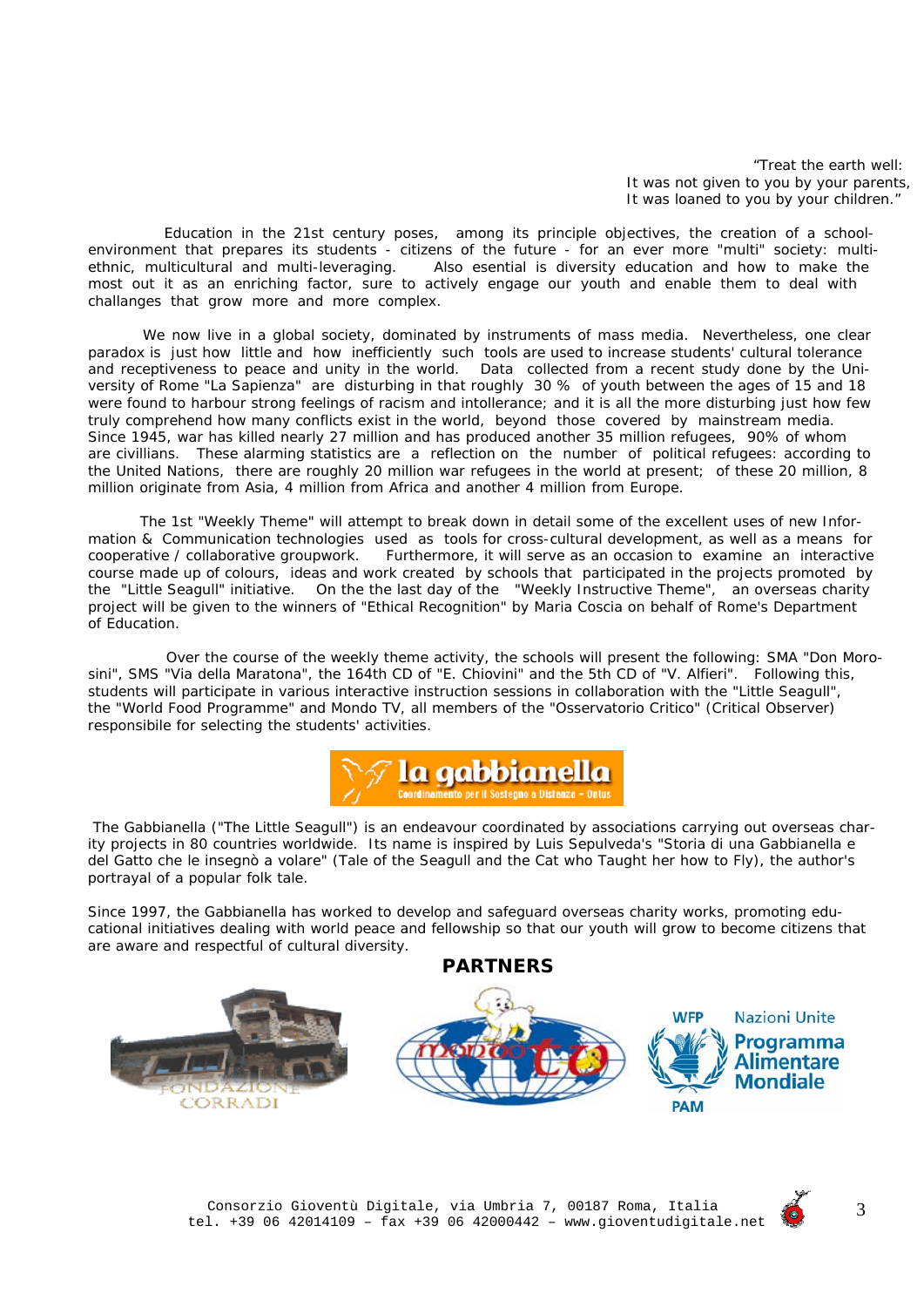### *1st Weekly Theme "Percorsi didattici per una scuola solidale"*

*16 – 20 October, 2006 - CITTA' EDUCATIVA - Via del Quadraro 102 – Roma* 

# *PROGRAMME*

- *9.30* "Città Educativa" Welcome Ceremony *Romano Santoro, Coordinatore Scuole, Digital Youth Consortium*
- *9.35* "Weekly Themes" presentation & brief day overview *Giovanni Serra, Weekly Themes Coordinator, Digital Youth Consortium*
- *9.40* The value of overseas charity projects in youth education  *Paola Moghetti, Chiara Guerrieri, "La Gabbianella" (The Little Seagull) Coordinator*
- *9.45* Presentation of a project realised by one of Rome's schools
- *10.00 Break*
- *10.30 12.30 INSTRUCTIVE SESSIONS*
- Session 1 *Interactive exibition dealing with overseas charity "Scuole Solidali", the "Little Seagull"*
- Session 2 *Food Force*, World Food Programme
- Session 3 *Multimedia to promote solidarity among different peoples of the world*, Mondo TV
- Session 4 *Let's Write About Peace!,* Digital Youth Consortium
- *12.30* Closing activities

# *BASIC DESCRIPTION OF SESSIONS*

*Each instructive session will last roughly 30 minutes. Students will be divided into four groups, taking turns as they participate in various group activities.* 

# *Interactive Exhibition on Overseas Charity – "The Little Seagull" project*

*Schools from all over Italy are measured in terms of invention, creation and production of a vast amount of instructive material resulting from a 1-year school course. Together with educaters and the "Little Seagull", students will be able to access this material, and above all, take time to consider the message it imparts, discussing and debating concepts such as sustained development, world peace and especially overseas charity, as they relate to the best interests of society at large.*

#### *Food Force*

*A true "role playing" game for 21st Century Education. With this interactive game created by the World Food Programme, students must apply their best strategies to solve humanitarian crises, taking critical decisions to save save the populations of the desparately poor, whose lives hang in the balance. Small workgroups will be created in which each student has a given role. At the end of the session, each class will recieve a copy of the programme to continue enriching their activities performed in class.* 

### *Let's Write about Peace!*

*During this session students will have to transform themselves into true journalists to publish their own articles on a Blog, basing their themes on Peace and Solidarity among all peoples of the world. However, the article is just the last step! The students will have to first assemble their redactive tools, organise a topic and then author a concise, comprehensive article.* 

# *Multimedia applied to cultural unity*

*During this session students, accompanied by Mondo TV professionals, learn how a large Film & Animation company works to sustain cultural solidarity initiatives.*

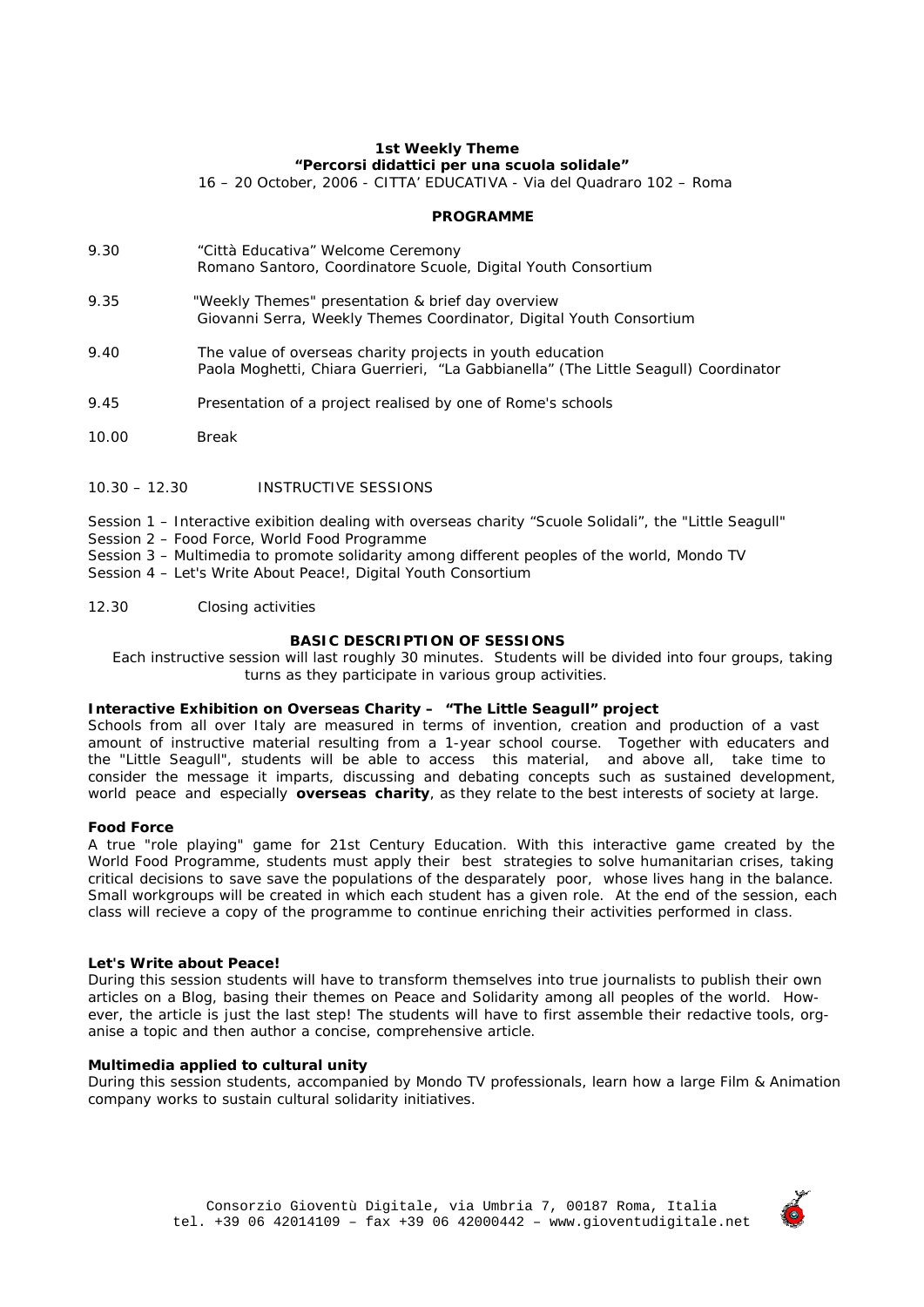# **1st WEEKLY THEMES REPORT "PERCORSI DIDATTICI PER UNA SCUOLA SOLIDALE" 16-20 October, 2006**

"La Gabbianella" (The Little Seagull) is an overseas charity initiative for students and teachers of every school system that, since 2001, has offered instructive sessions to educate the public about cultural solidarity initiatives, overseas charity, affirmation of human rights, supporting the ardent will of underprivileged peoples, and lastly, about notions of "richness" and "poverty" in countries ignored by mainstream media. Class projects based on world unity will be selected at the end of each school year, the most significant ones to be awarded with prizes following further evaluation by the judges.

During the 2005/2006 school year "The Little Seagull" undertook two projects entitled "Vola solo chi osa farlo ... miagolò Zorba" (The Only One Who Flies is He Who Dares….Meowed Zorba) and "Viaggio nei Continenti e tra i Popoli" (Intercontinental Voyage among the Peoples of the World); these stories were exhibited at the "Città Educativa di Roma", an initiative promoted by Rome's Department of Education, created with the aim of becoming a foundation in quality teaching for Rome's city schools, while also fostering their public image as much as possible. The exhibition was held from the  $16<sup>th</sup>$  through the  $20<sup>th</sup>$  of October, 2006 as per the 1<sup>st</sup> "Weekly Theme" entitled "Percorsi Didattici per una scuola solidale", an initiative of the Digital Youth Consortium. The course entailed a 1-week breakdown of some of excellent uses of new media technology applied to world solidarity, intercultural dialogue and experimental collaborative / cooperative work methods. 8 of Rome's schools (both Elementary / Grade and Middle Schools), some of whom presented their school projects; all 8 schools were involved in 4 different interactive instructive sessions put together by the "Little Seagull" in collaboration with the Digital Youth Consortium, the World Food Programme and Mondo Tv:

- Food Force: an interactive game in which students apply their best strategies to solve humanitarian crises;
- Let's Write about Peace!: A session (organised by the Digital Youth Consortium) in which students take on the role of journalist to publish their own articles on a Blog, basing their themes on peace and solidarity among all peoples of the world;
- Multimedia applied to World Solidarity: a session (organised by Mondo TV) in which students learn about a major Film & Animation company's role in sustaining cultural solidarity initiatives.
- Interactive Overseas Charity Exhibition: an event in which all schools in Italy participating in the "Little Seagull" initiative were measured by their invention, creation and production of posters, designs, books, comic strips, themes, video clips and multimedia presentations resulting from the school year. Guided by the "Little Seagull" volunteers, students attending the "Città Educativa" discovered all of the previously mentioned works, reflecting on the message they imparted, while also discussing world peace, human rights and overseas charity, etc. At the close of the event, the students were then asked to express their opinions about overseas charity, the exhibition of work, the poster contents and the instructive sessions, in an effort to continue engaging them with the topics covered outside the session, solicit their criticisms of the information they absorbed and keep them focused on it.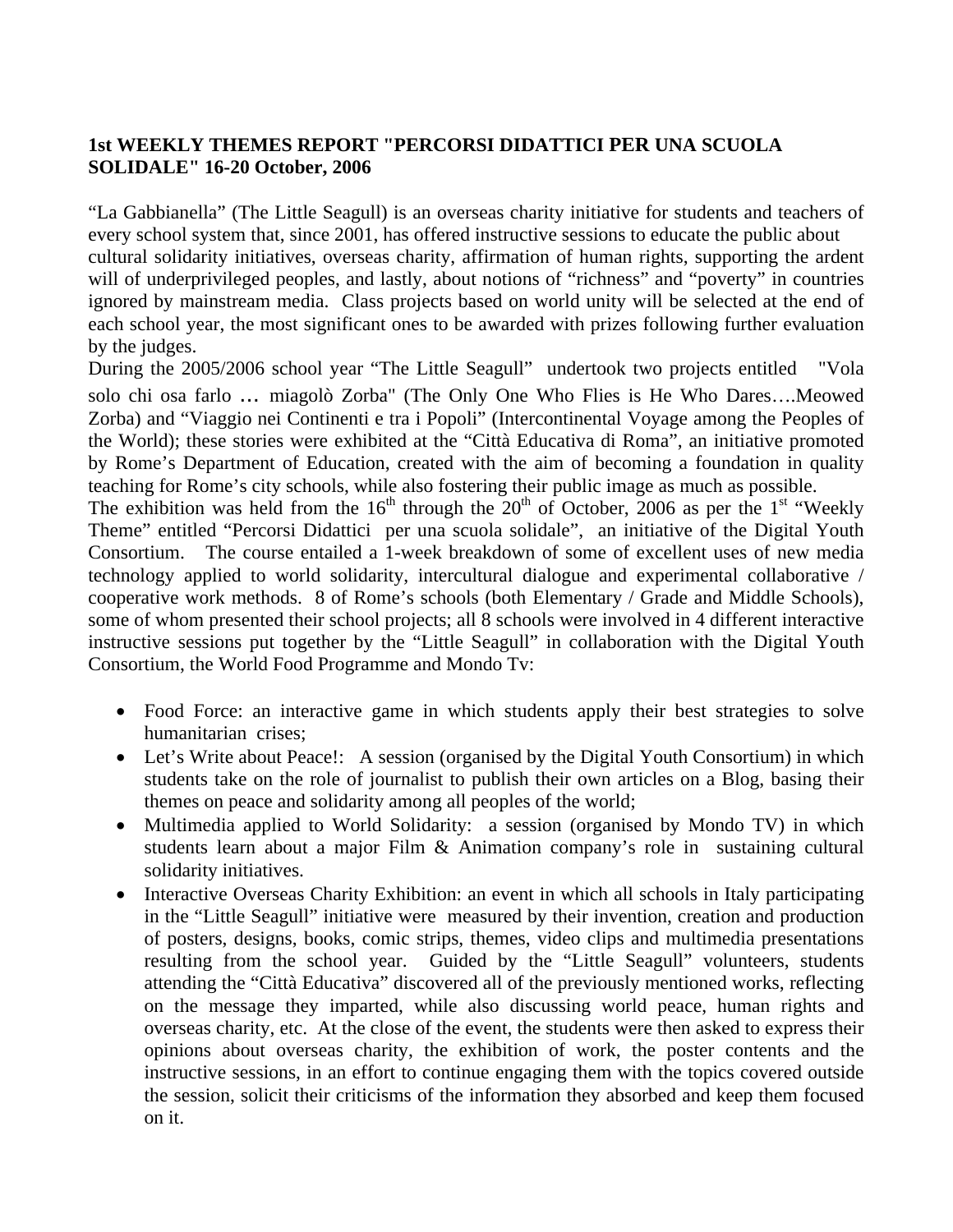Comments taken from 210 students who took part in the exhibition, selected for their course feedback value and to give clues as to how the next instructive session could be improved, were found interesting in that, having been written by children as young seven-years-old, they directed students' attentions to topics that are rarely if ever dealt with in school, while also bringing out their genuine desire to know and do something. In reference to the exhibition, some of the children wrote the following:

*"it was great because it promotes children's rights in a fun and entertaining way"* 

*"I liked it because I got to find out about other people in the world"* 

*"I liked it a lot because the stuff we saw was created by kids"* 

*"Interesting and especially engaging"* 

*"Well organised and full of nice projects useful in giving Rome's students an idea about world solidarity / unity and the value of diversity"* 

*"Very interesting from a cultural standpoint. Looking at the work, I realised that diversity is valuable and needs to be preserved"* 

*"The things that struck me more than the pictures were the writings that talked about the lives of the poor. I realised then that when I grow up I will do something [about poverty]".* 

*"It really hit me and made my heart cry. But it also inspired me, giving me the inspiration to do something… something concrete"* 

Other than commenting on the exhibition, other students had this to say about the contents of the instructive sessions and the value of overseas charity …

*"Support a kid in an other country to give him/her a better life. Today in the world there are many kids who die because of sickness and disease. Let's support them to give them their lives back / give them a new life"* 

…on the importance of children's rights:

*"we talked about children's rights: having a good time, having a home and all the things we have. Everyone's got to have rights"* 

*"I find that it takes a lot of love to accomplish these works on children's rights. And I agree with all of you because we are all equal"* 

*"I came to see how many rights are not respected"* 

*"In many parts of the world there are kids who suffer from hunger"* 

*"We saw how kids can't play video games… and they can't watch TV and have to work and can't go to school"* 

*"I saw lots of posters dealing with children's rights. They are really great and are the thing I liked the most because those of us [kids] in richer countries have to consider ourselves very lucky"* 

*"Yes to freedom and solidarity, but yes especially to peace"* 

… on the importance of broadening their own horizons, the children had this to say: